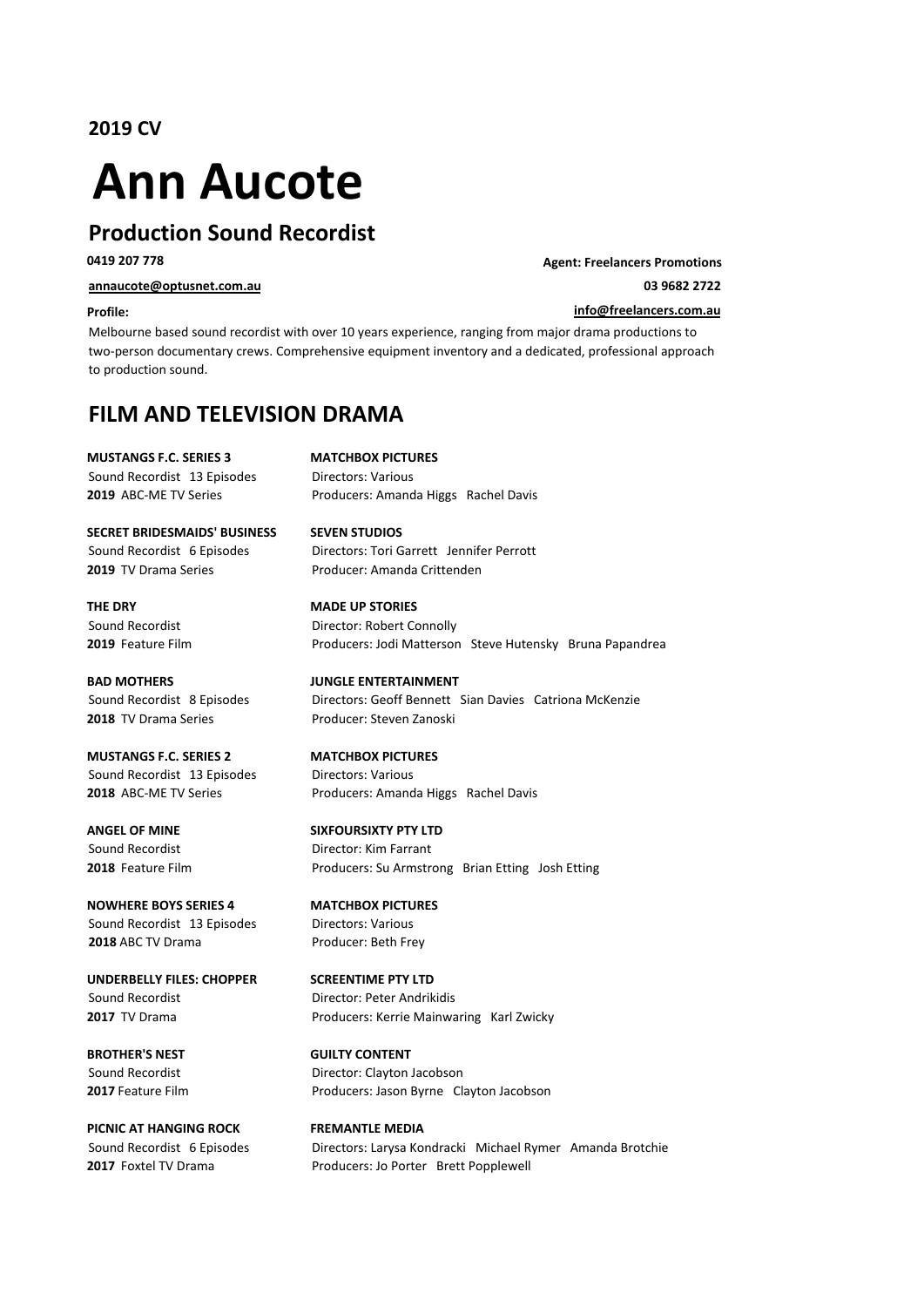**THE WARRIORS ARENAMEDIA 2016** ABCTV Drama **Producer:** Robert Connolly

Sound Recordist 6 FPISODES Directors: Various **2016** Foxtel TV Drama Producer: Pino Amenta

**NOWHERE BOYS - SERIES 3** Matchbox Pictures Sound Recordist **Directors:** Various **2016** ABC3 TV Series Producer: Beth Frey

**BEGAN** - SERIES 1 Sound Recordist **Director** - Brendan Maher

**WINNERS AND LOSERS - SERIES 5 SEVEN NETWORK** Sound Recordist **Directors** - Various **2015** TV Drama **Producer** - Paul Maloney

**NOWHERE BOYS - SERIES 2** Matchbox Pictures Sound Recordist **Directors:** Various

**WINNERS AND LOSERS - SERIES 4 SEVEN NETWORK** Sound Recordist 10 EPISODES Directors - Various **2014** TV Drama **Producer** - Paul Maloney

**THIS IS LITTLETON HIGHWIRE FILMS** 

**NOWHERE BOYS - SERIES 1 Matchbox Pictures** Sound Recordist **Directors:** Various

**TWENTYSOMETHING - Series 2 Highwire Films** Sound Recordist **Directors:** Jess Harris, Mika Tran **2012** TV Comedy Series **Producer:** Nicole Minchin

**2012** Telemovie

2nd Unit Sound Recordist **Directors:** Various

**LOWDOWN** - Series 2 **High Wire Films** 

Sound Recordist 8 Episodes Directors: Adrian Wills Beck Cole Catriona McKenzie Steven McGregor

**WENTWORTH - SERIES 5 FREMANTLE MEDIA AUSTRALIA** 

### **TOMORROW, WHEN THE WAR AMBIENCE ENTERTAINMENT**

**2015** TV Drama **Producer** - Tony Winley, Michael Boughen

**2014** ABC3 TV Series Producers: Beth Frey, Tony Ayres

Sound Recordist **Director** - Amanda Brotchie **2013** TV Comedy Series **Producer** - Nicole Minchin

**2013** ABC3 TV Series **Producers:** Beth Frey, Tony Ayres

**UNDERGROUND: Matchbox Pictures The Julian Assange Story Director:** Robert Connolly Sound Recordist **Accordist** Producer: Helen Bowden

**OFFSPRING** - Series 2, 3 & 4 **Southern Star Productions / Endemol 2011- 2014** TV Drama Series Producers: John Edwards, Imogen Banks

Sound Recordist **Director:** Amanda Brotchie **2011** TV Comedy series Producer: Nicole Minchin

**TANGLE** - Series 3 Southern Star Productions 2nd Unit Sound Recordist **Directors:** Emma Freeman, Michael James Rowland **2011** TV Drama series **Producers:** John Edwards, Imogen Banks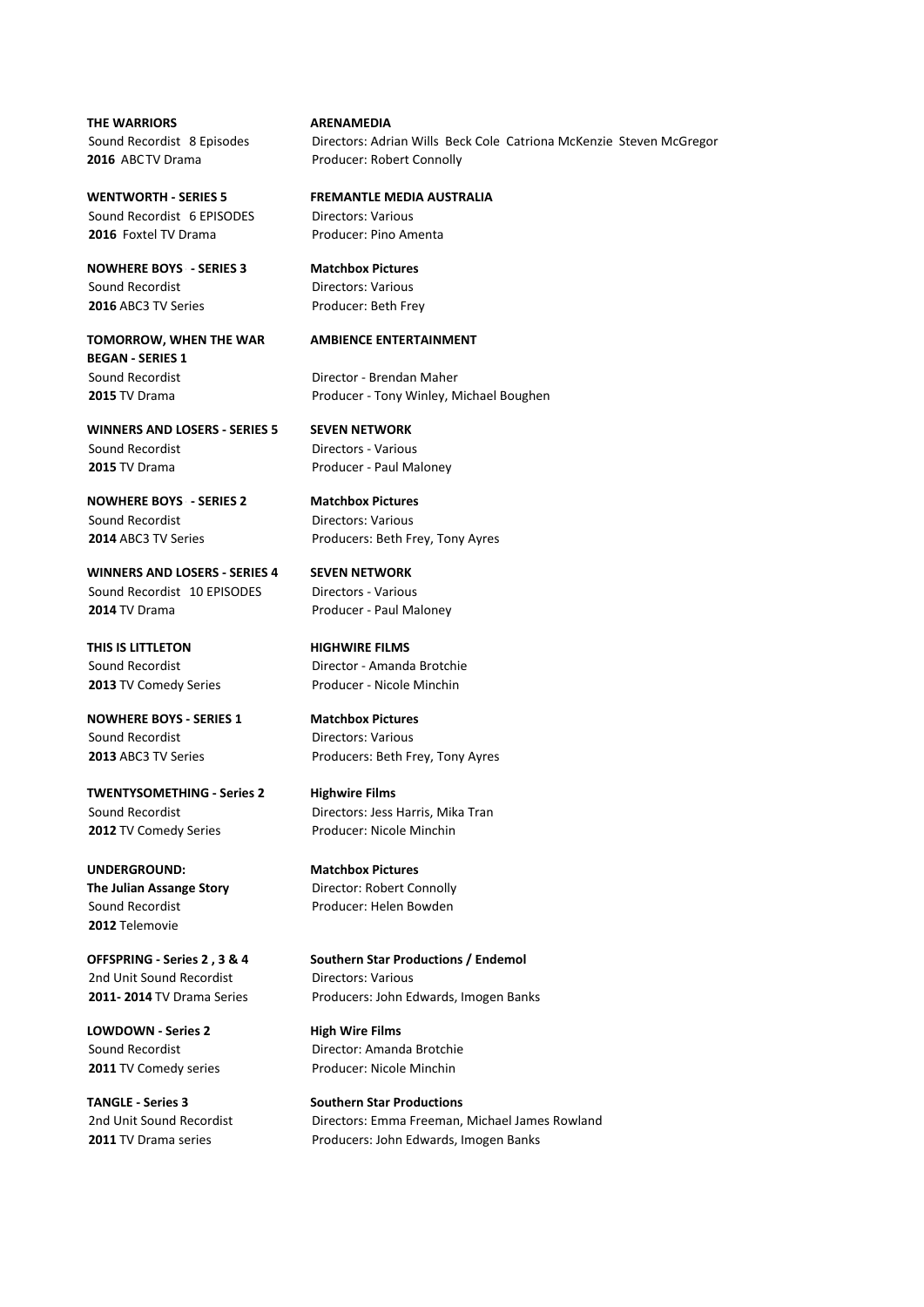**RUSH - Series 3 & 4 Southern Star Productions** 2nd Unit Sound Recordist **Directors:** Various

**TWENTYSOMETHING High Wire Films** Sound Recordist **Director:** Paul Currie

**LOWDOWN** - Series 1 **High Wire Films** 

**MORDY KOOTS MORDY KOOTS MORDY MORDY KOOTS 2009** Web Comedy Series

**BALIBO Arena Film** 

**LAKE MUNGO Mungo Productions** 

## **SHORT FILMS**

Sound Recordist **Director:** Nathan Phillips

**A PARACHUTE FALLING IN SIBERIA The Everywhen** Sound Recordist **Director:** Ian Meadows **2010** Short Film **Producer:** Sarah Shaw

Sound Recordist **Director:** Nathan Phillips

**INGRID SITS HOLDING A KNIFE Curvaceous Films** Sound Recordist **Director:** Charlotte George **2006** Short Film **Producer:** Chelsea Bruland

**TWO MINUTES TO MIDNIGHT Curvaceous Films** Sound Recordist **Director:** Charlotte George **2004** Short Film **Producer Chelsea Bruland** 

**THE HOUSE OF NAMES Curvaceous Films** 

**2010/2011** TV Drama series Producers: John Edwards, Mimi Butler

**2011** TV Comedy Series Producer: Nicole Minchin

Sound Recordist **Director:** Amanda Brotchie **2009** TV Comedy Series **Producer:** Nicole Minchin

Sound Recordist **Director:** Clayton Jacobson

Sound Recordist **Director:** Robert Connolly **2008** Feature Film **Producers:** John Maynard, Rebecca Williamson

Sound Recordist **Director:** Joel Anderson **2006** Feature Film **Producers:** Georgie Neville, David Rapsey

**POST APOCALYPTIC MAN Sons of Outlaws Productions 2011** Short Film Producer: Ben Predergast

**MESSAGE FROM THE CEO** Sons Of Outlaw Productions **2008** Short Film **Producer:** Ben Prendergast

**HUGO Thaumotrope Productions** Sound Recordist **Director:** Nicholas Verso **2007** Short Film **Producer:** Rita Walsh

Sound Recordist **Director:** Charlotte George **2003** Short Film **Producer:** Chelsea Bruland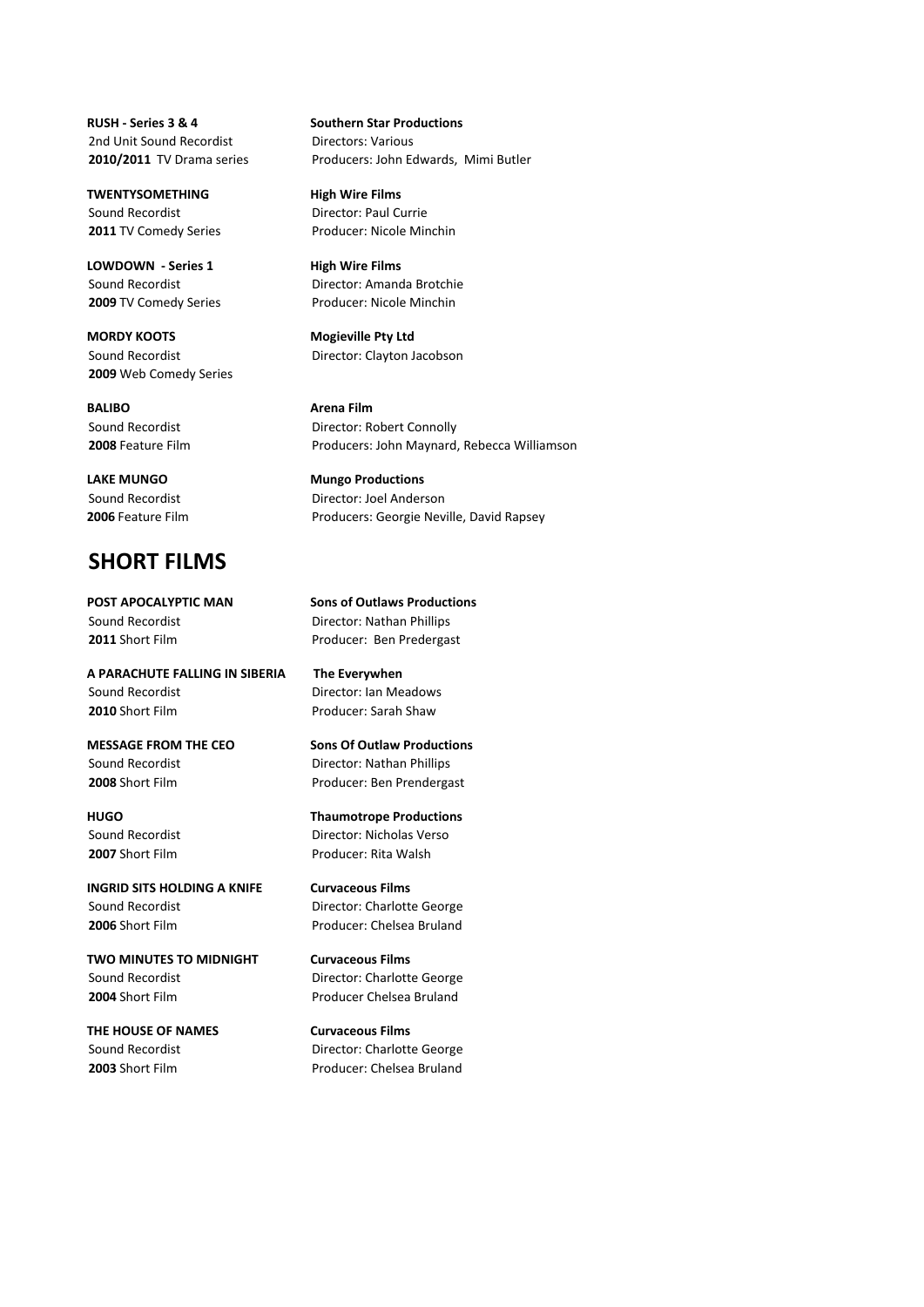# **DOCUMENTARY AND FACTUAL TELEVISION**

**MISS SOUTH SUDAN Matchbox Pictures** 

**PRISON SINGS Renegade Films** Additional Sound Recordist Director: Bruce Permezel **2009** Documentary Series Producer: Tarni James

**ICU - A MATTER OF LIFE & DEATH Seven Network** Sound Recordist **2009** TV Series

**MEDICAL EMERGENCY - Series 2 SEVEN NETWORK** Sound Recordist **2009** TV Series

Sound Recordist **2008** Documentary Series

Sound Recordist **2007** TV Series

**2007** TV Series

**YOUR BUSINESS SUCCESS MINUS NINE Network** 

**ANIMAL CRIME SCENE - BBC Natural History Unit** Sound recordist **2004** Documentary Series

Sound Recordist **Director:** Shannon Owen **2010** Documentary **Producers:** Tony Ayres, Michael McMahon

**WHALE WARS Rivr Media (USA) Animal Planet** 

**THE GIFT Fremantle Media (Nine Network)** 

**STUFF Princess Pictures (ABC-TV)** Sound Recordist **Director:** Ted Emery

Sound Recordist **Director/Presenter** : Quentin Fogarty **2006-2007** TV Series **Producer:** Andrew Vincent

**Outback Assassin Director/Producer: Holly Spearing** 

## **COMMERCIALS (Selection)**

| 2012                       | <b>Rio Tinto</b> | JWT (online recruitment campaign) |              |
|----------------------------|------------------|-----------------------------------|--------------|
| 2012                       | Tetley           | Finch                             |              |
| 2012                       | Teac             | <b>Brave Films</b>                |              |
| 2011                       | Mitre 10         | <b>Brave Films</b>                |              |
| 2011                       | Medibank         | Finch                             |              |
| Other commercials include: |                  |                                   |              |
| Dept of Education          |                  | Chemart                           | APIA         |
| Bob Jane                   |                  | Suzuki                            | Thrifty Link |
| <b>RT Edwards</b>          |                  | Austereo                          | Kraft        |
| Carpet Call                |                  | Elders                            | Telstra      |
| Repco                      |                  | <b>Bevilles</b>                   | Jenny Craig  |
| Network 10 promo           |                  | ABC promo                         | Pfizer       |